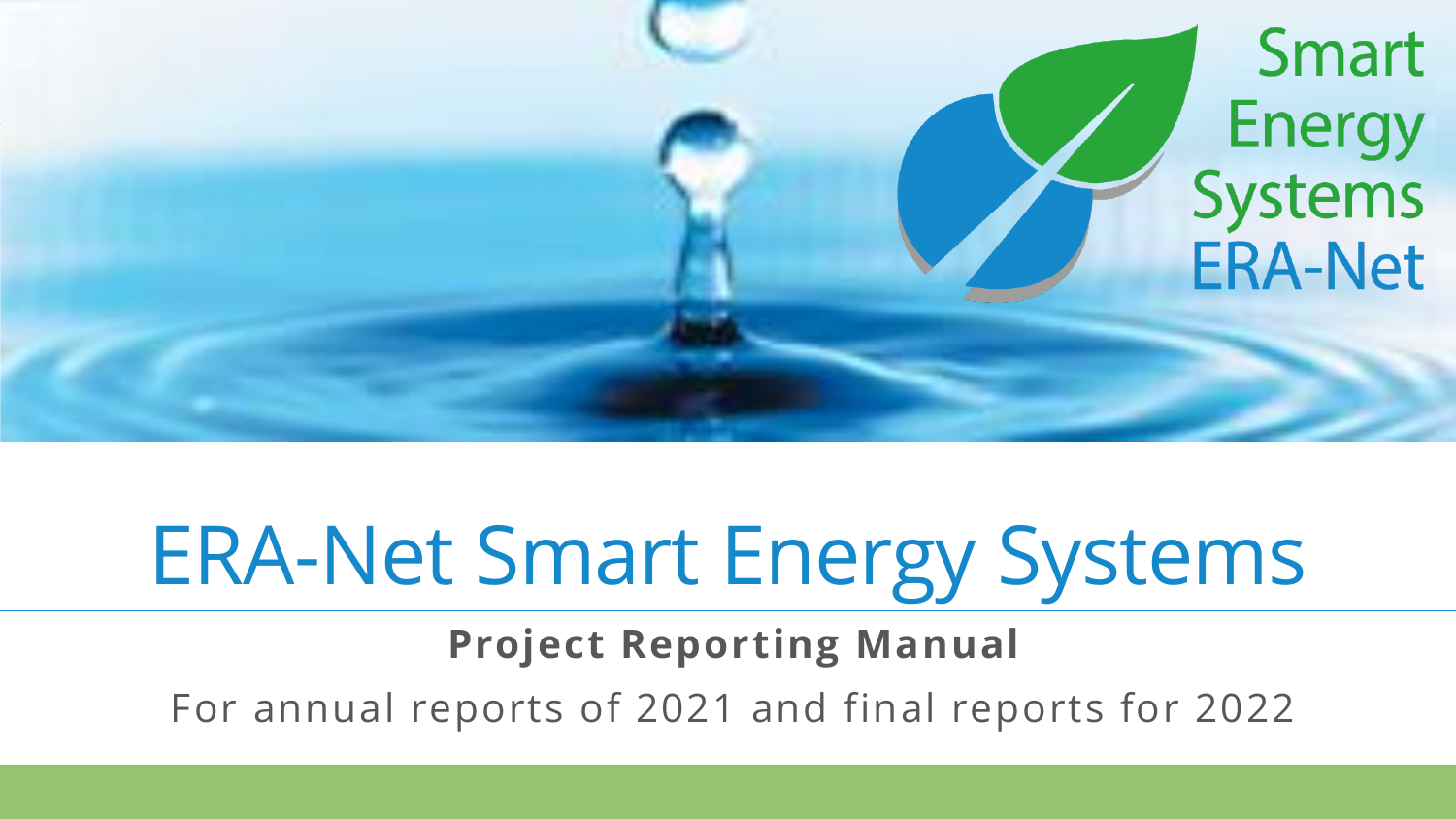

The reporting tool enables you to:

- Do the annual reporting of your ERA-Net SES project on initiative level
- Administrate your project reports
- View submitted project reports
- Develop and submit a final project report based on your annual reports

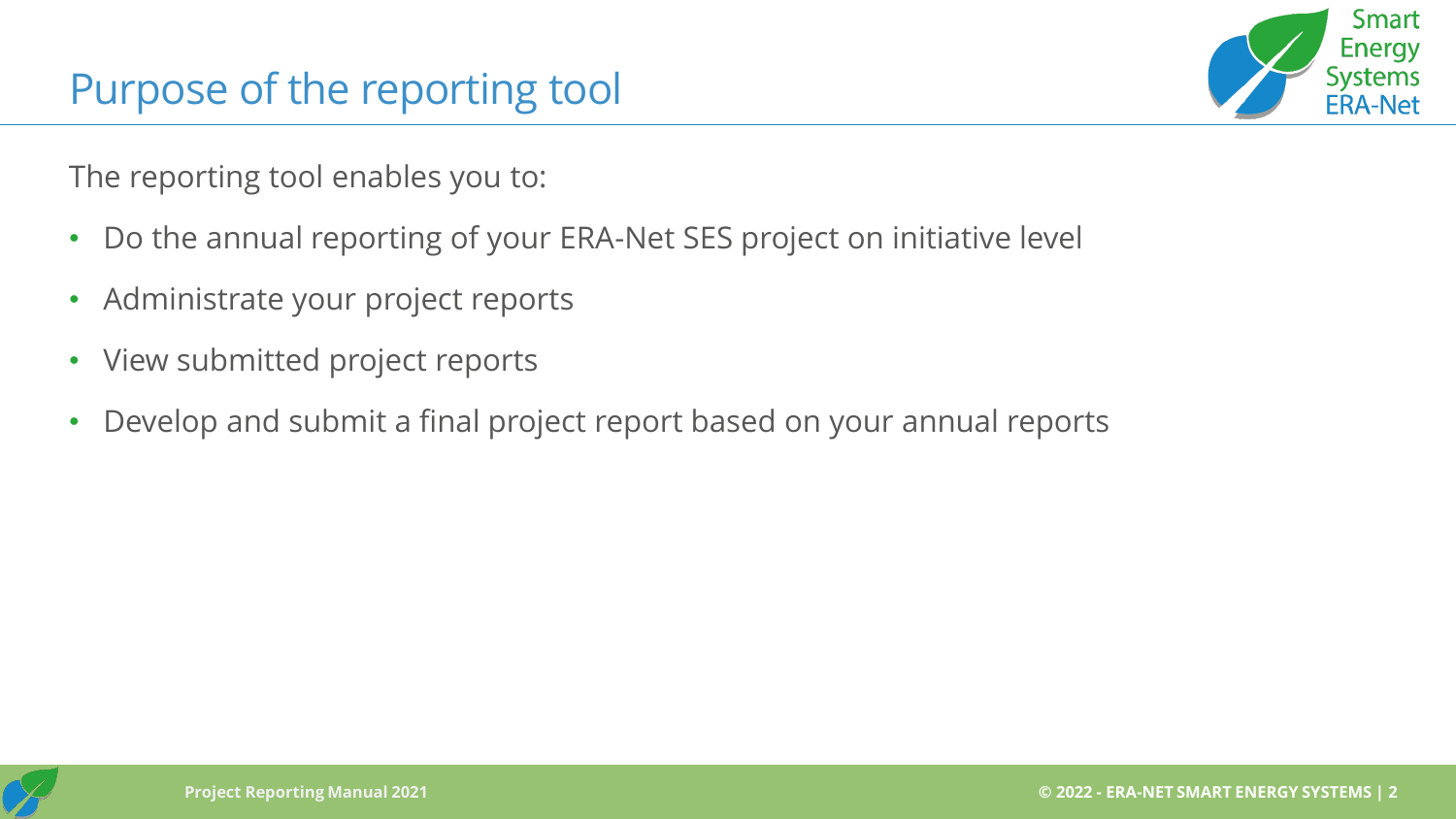#### **Software requirements**

Open expera with one of the following internet browsers:

- Microsoft edge (recommended)
- Microsoft Internet Explorer 8+ (recommended)
- Google Chrome
- Mozilla Firefox

#### **Project reporter requirements**

- Registered on expera as an expert (see [expera user manual](https://expera.smartgridsplus.eu/_layouts/15/help.aspx?Lcid=1033&Key=WSSEndUser&ShowNav=true))
- [Listed as project reporter of your project \(via request to knowledgecommunity@eranet](mailto:knowledgecommunity@eranet-smartenergysystems.eu)smartenergysystems.eu with project manager in cc)



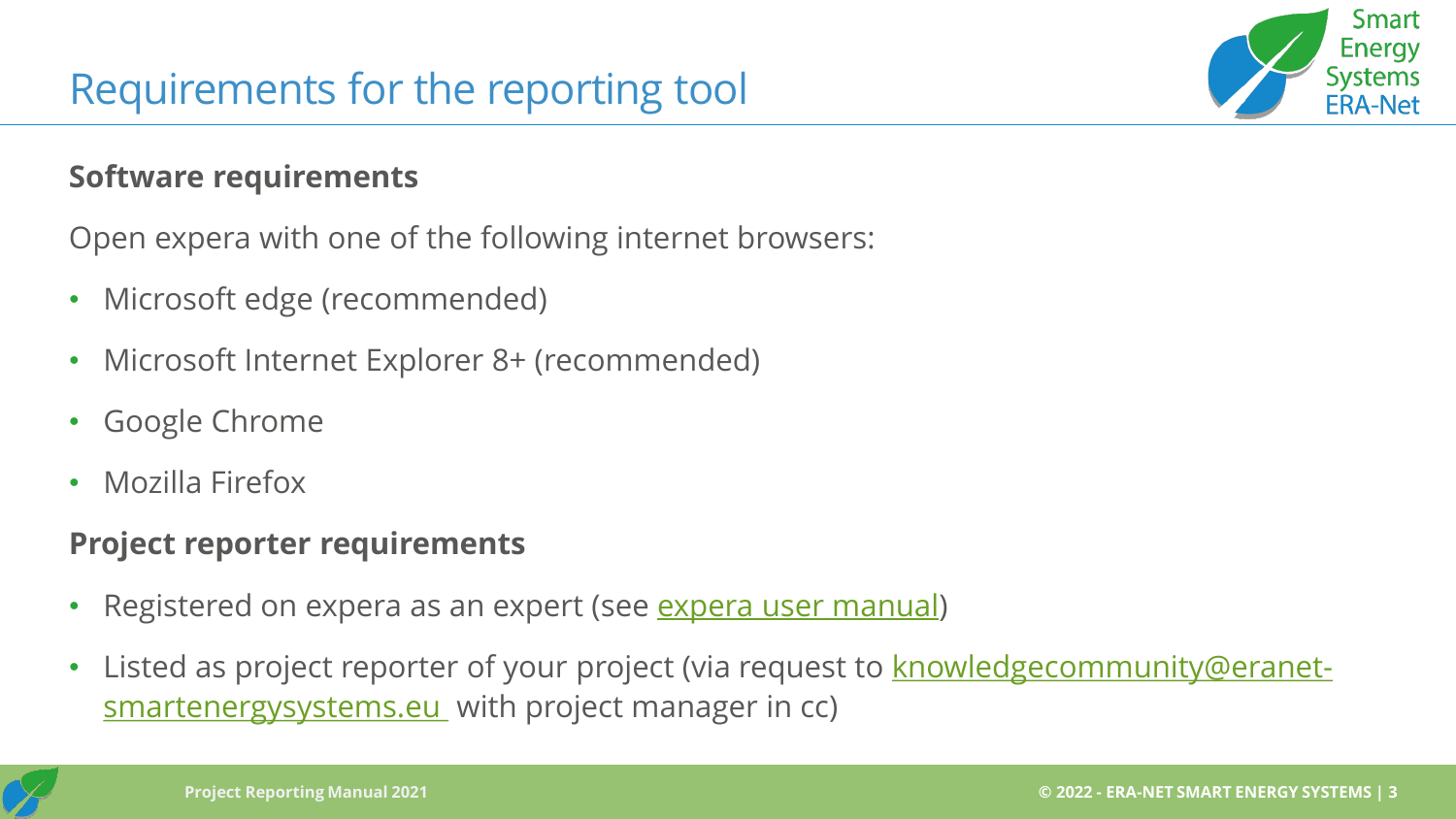

#### **Technical requirements**

- Various project reporters can contribute to the report of a project.
- →However, it is **NOT** possible to work in parallel at the same time within the same report **changes might be lost**. Please schedule with your fellow reporters who will be working in the tool at which time.

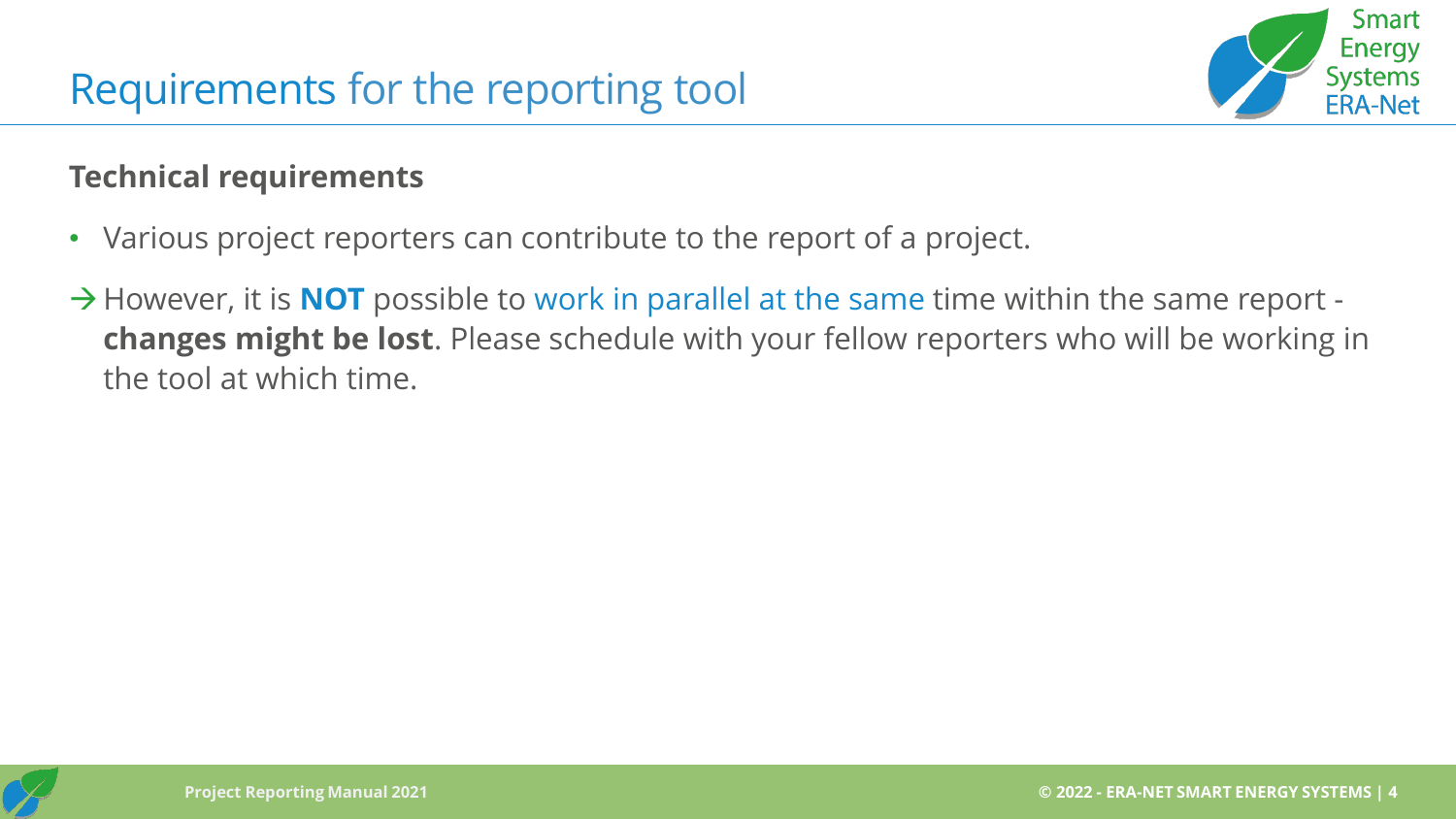#### Important – Note before starting the reporting



- **Preview of report items**: In order to inform your project team about the information to be collected, previews of the items to be included in your report are available: [RegSys Joint Call 2018 \(annual/final report\) /](https://www.eranet-smartenergysystems.eu/global/images/cms/project%20reporting/JC2018_reporting_template.pdf)/ [MICall19 Joint Call 2019 \(annual/final report\).](https://www.eranet-smartenergysystems.eu/global/images/cms/project%20reporting/JC2019_reporting_template.pdf) **Please note: Only the information entered in the respective chapters of the reporting tool on expera qualifies as part of the submitted report.** The preview document or any documents based on it cannot be processed.
- The three layer model and the dimensions of integration: Some report items refer to the three layers of innovation (all Joint Calls), the dimensions of integration (Joint Call 2018) and storage challenges (Joint Call 2019). For more information on these concepts, please consult the respective call text: [RegSys Joint Call 2018](https://eranet-smartenergysystems.eu/Calls/Regsys_Calls/RegSYS_Joint_Call_2018) / [MICall19 Joint Call 2019.](https://eranet-smartenergysystems.eu/Calls/SG_Plus_Calls/SG_Joint_Call_2019)
- **Did any important changes occur regarding project partners (removal / replacement / addition), the timeline (extension of runtime) or similar?** Please notify us via [callmanagement@eranet-smartenergysystems.eu](mailto:callmanagement@eranet-smartenergysystems.eu) with a filled in [project change request.](https://eranet-smartenergysystems.eu/global/images/cms/Content/Downloads/Downloads%20for%20funded%20projects/ERANetSES_-_Project_Change_Request.docx)

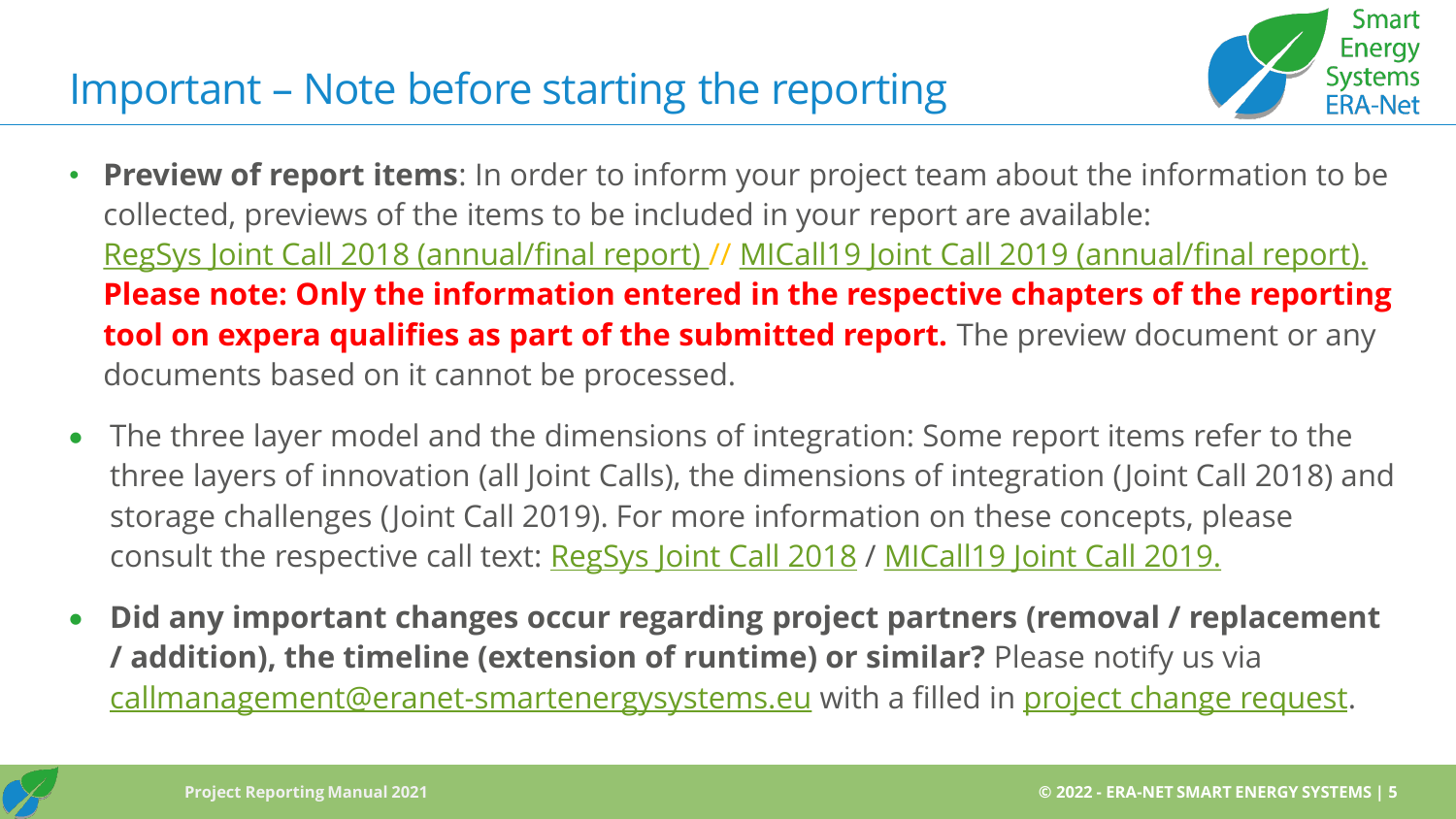

# Using the Reporting Tool

**Project Reporting Manual 2021 © 2022 - ERA-NET SMART ENERGY SYSTEMS**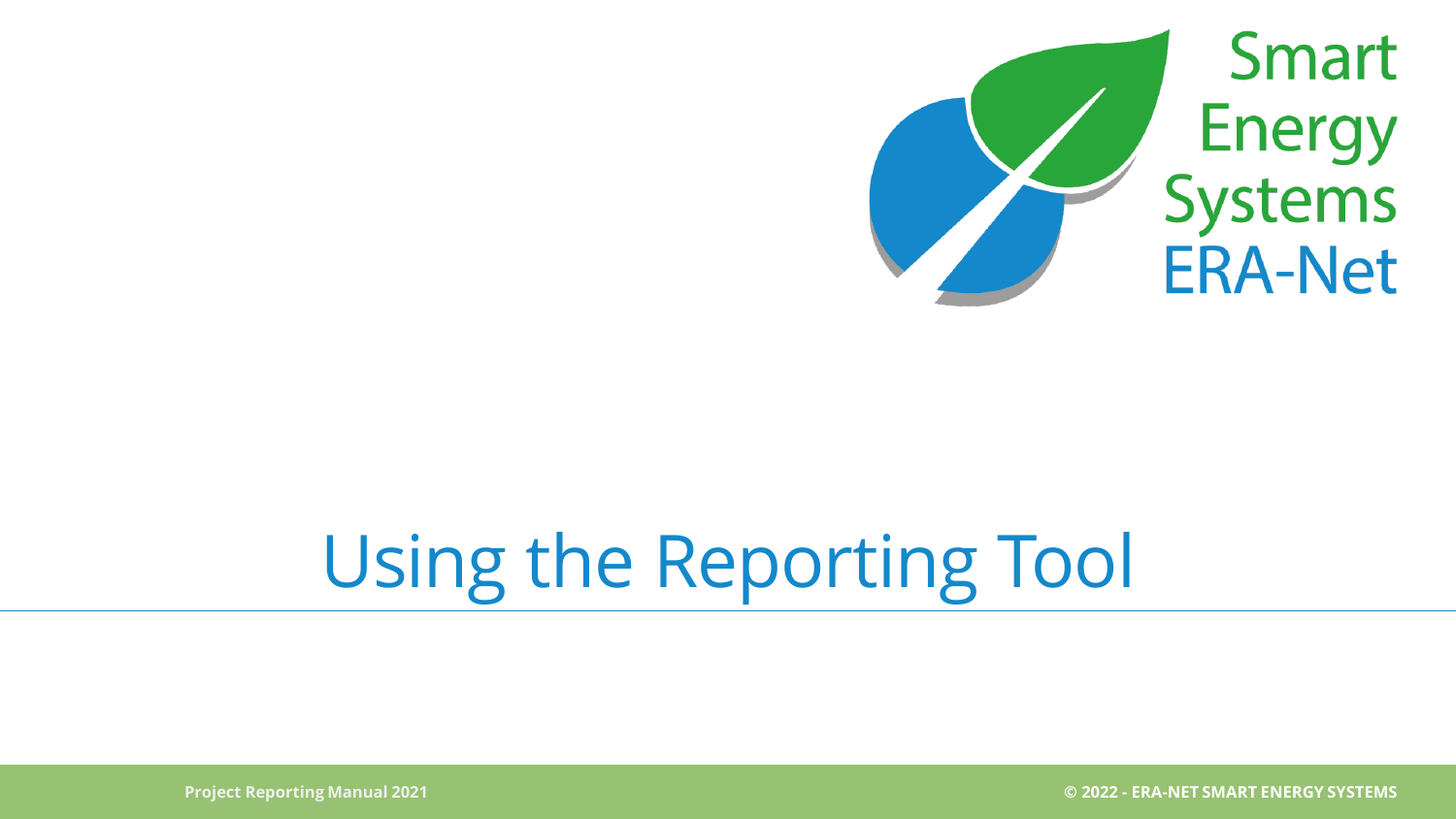#### Enter the reporting site

- Open the expera reporting site (<https://expera.smartgridsplus.eu/reports>)
- Log in with your user credentials
- You will arrive at the reporting site of your project. If access to the reporting page is denied, you are not yet listed as project reporter. In this case, please send an e[mail to knowledgecommunity@eranet](mailto:knowledgecommunity@eranet-smartenergysystems.eu)smartenergysystems.eu with your project manager in cc.
- If you have multiple projects, select one by clicking on the arrow in the column "select"



Smart

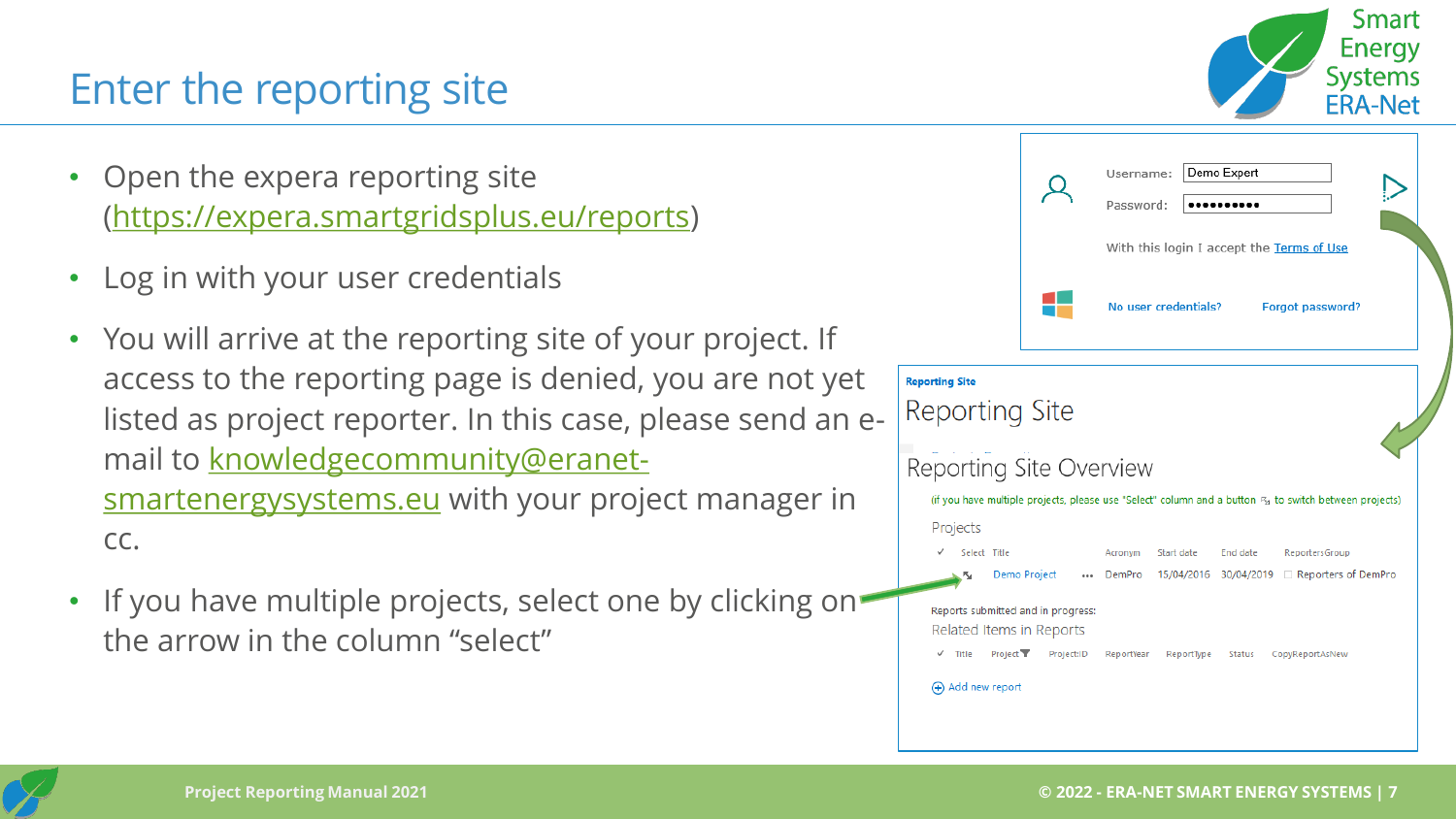#### Add a new report



• For a new report, click (+) Add new report.

There are **different options** for new reports described on the following pages:

- page 9: Add a first **annual report** for a project (some Joint Call 2019 projects)
- page 10: Add an **additional annual report**  with the option to import data from a previous report (some Joint Call 2018 projects, most Joint Call 2019 projects)
- page 11: Add a **final report** (some Joint Call 2018 projects, few Joint Call 2019 projects)

#### **Reporting Site**

| Reporting Site Overview                                                                                         |                         |            |            |          |                                             |  |
|-----------------------------------------------------------------------------------------------------------------|-------------------------|------------|------------|----------|---------------------------------------------|--|
|                                                                                                                 | Projects Reporting page |            |            |          |                                             |  |
| (if you have multiple projects, please use "Select" column and a button $E_{\rm M}$ to switch between projects) |                         |            |            |          |                                             |  |
| Projects                                                                                                        |                         |            |            |          |                                             |  |
| Select Title<br>$\checkmark$                                                                                    |                         | Acronym    | Start date | End date | ReportersGroup                              |  |
| Demo Project  DemPro<br>ĸ,                                                                                      |                         |            |            |          | 15/04/2016 30/04/2019 □ Reporters of DemPro |  |
| Reports submitted and in progress:<br>Related Items in Reports                                                  |                         |            |            |          |                                             |  |
| Project <sup>V</sup><br>Title                                                                                   | Project:ID              | ReportYear | ReportType | Status   | CopyReportAsNew                             |  |
| Add new report                                                                                                  |                         |            |            |          |                                             |  |

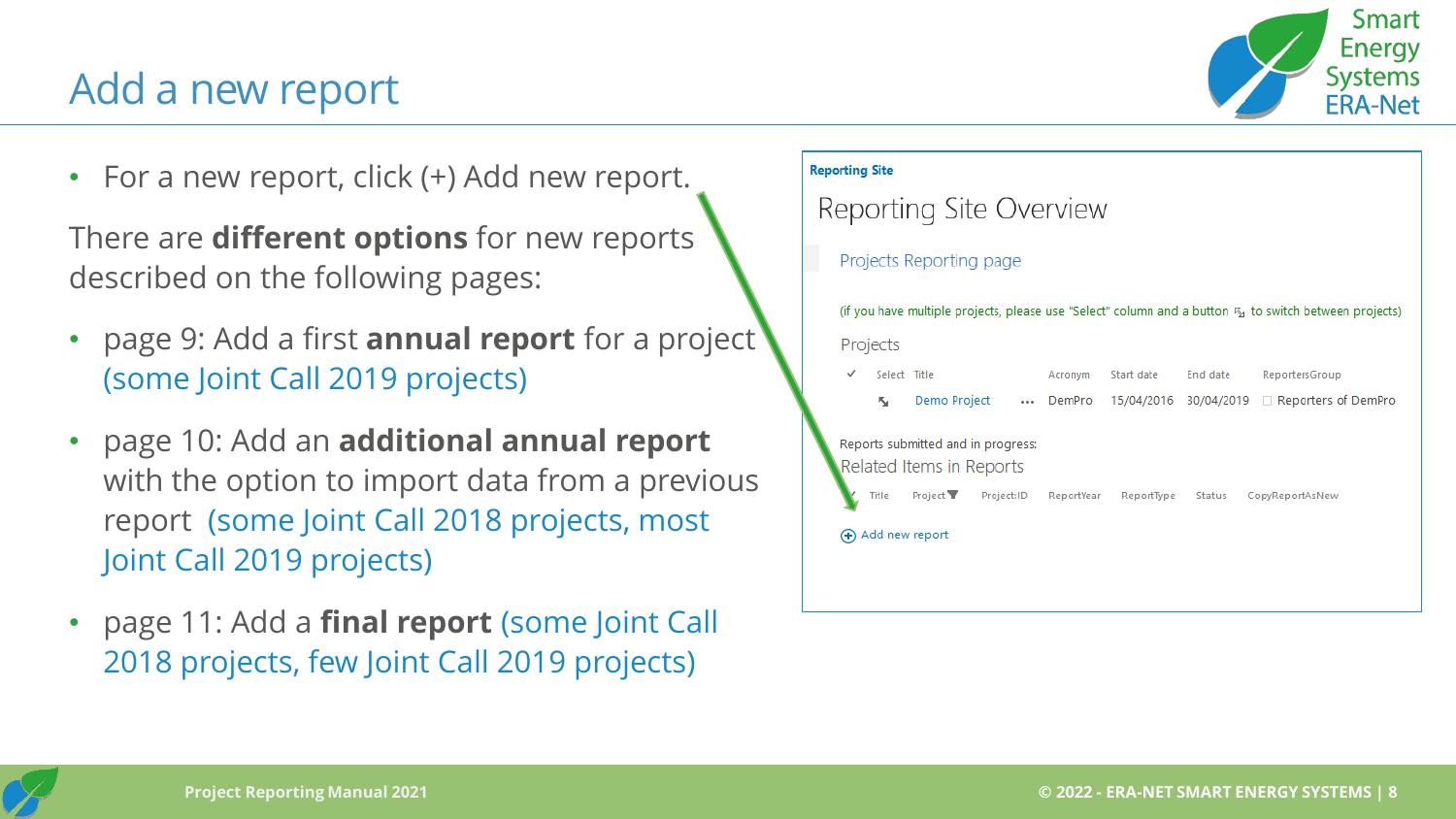### **For a first annual report**: enter your project report details

- After clicking (+) Add new report:
- 1) choose your ReportType: Annual (the title and reporting year will be generated automatically)
- 2) set CopyReportAsNew: None (for your first report only)
- 3) click "save"



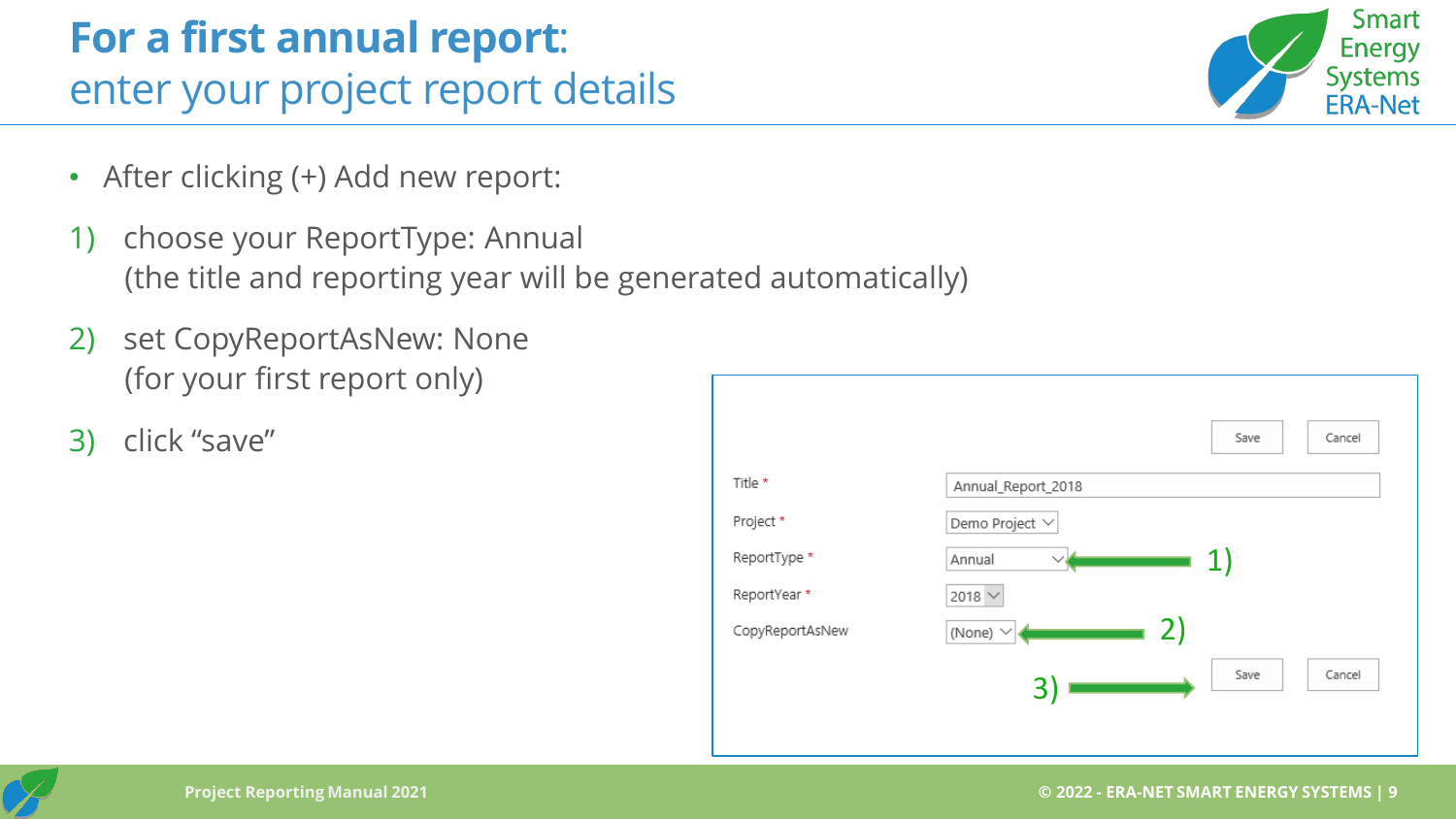### **For an additional annual report:** import data from previous report



For a consecutive annual report, you can import data from the prior year by clicking "Copy as new" in the list of reports or selecting a report in "CopyReportAsNew" after adding a new



Your new report will be pre-filled with data of the previous report to be adjusted to the current status. Attachments are automatically copied to the new report (see also slides 16-19).

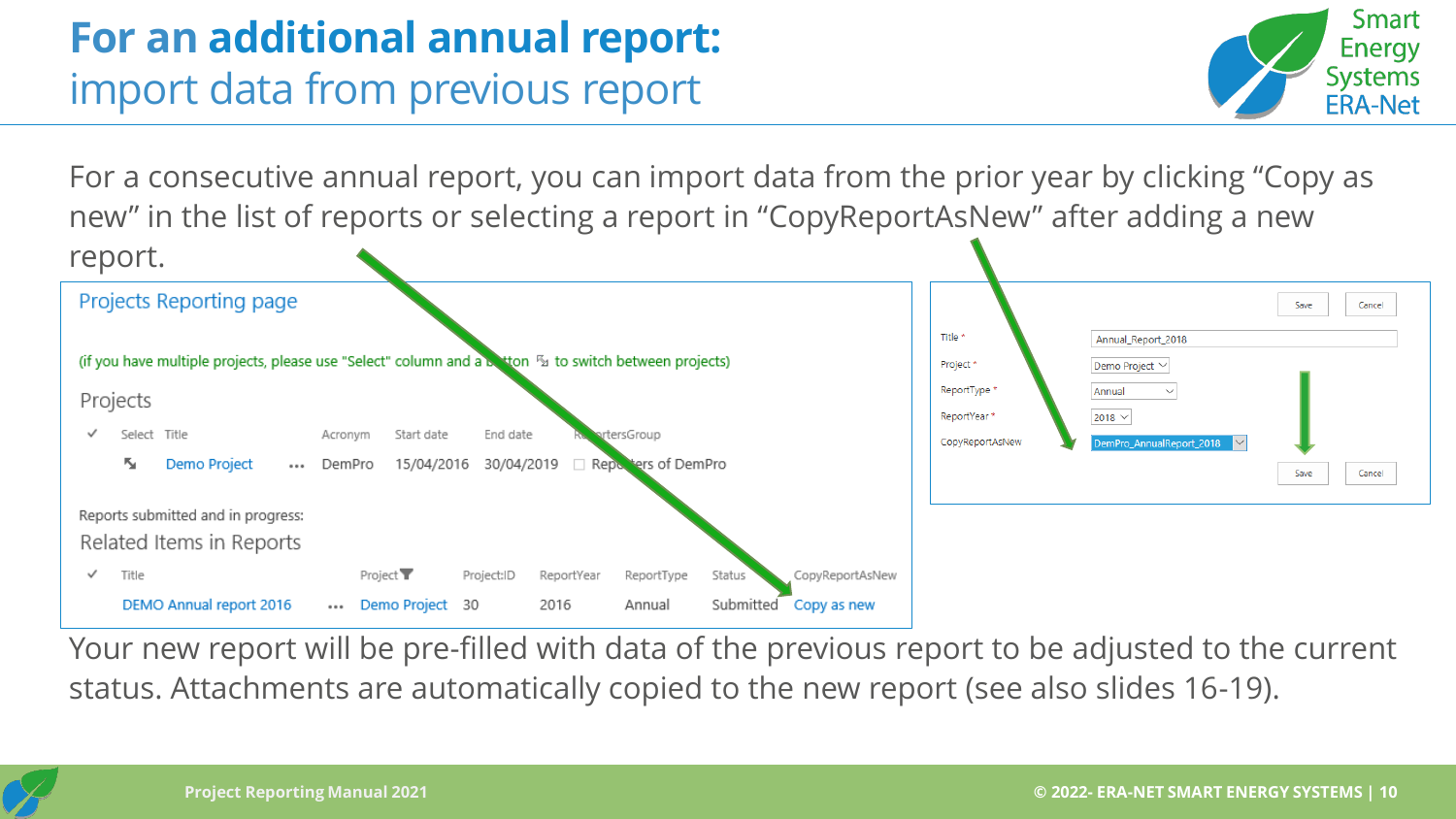#### **For a final report**

- After clicking (+) Add new report:
- 1) choose the ReportType: Final (the title and reporting year will be generated automatically)
- 2) set CopyReportAsNew: To import data from last year's project report as a starting point, select it
- 3) click "save"



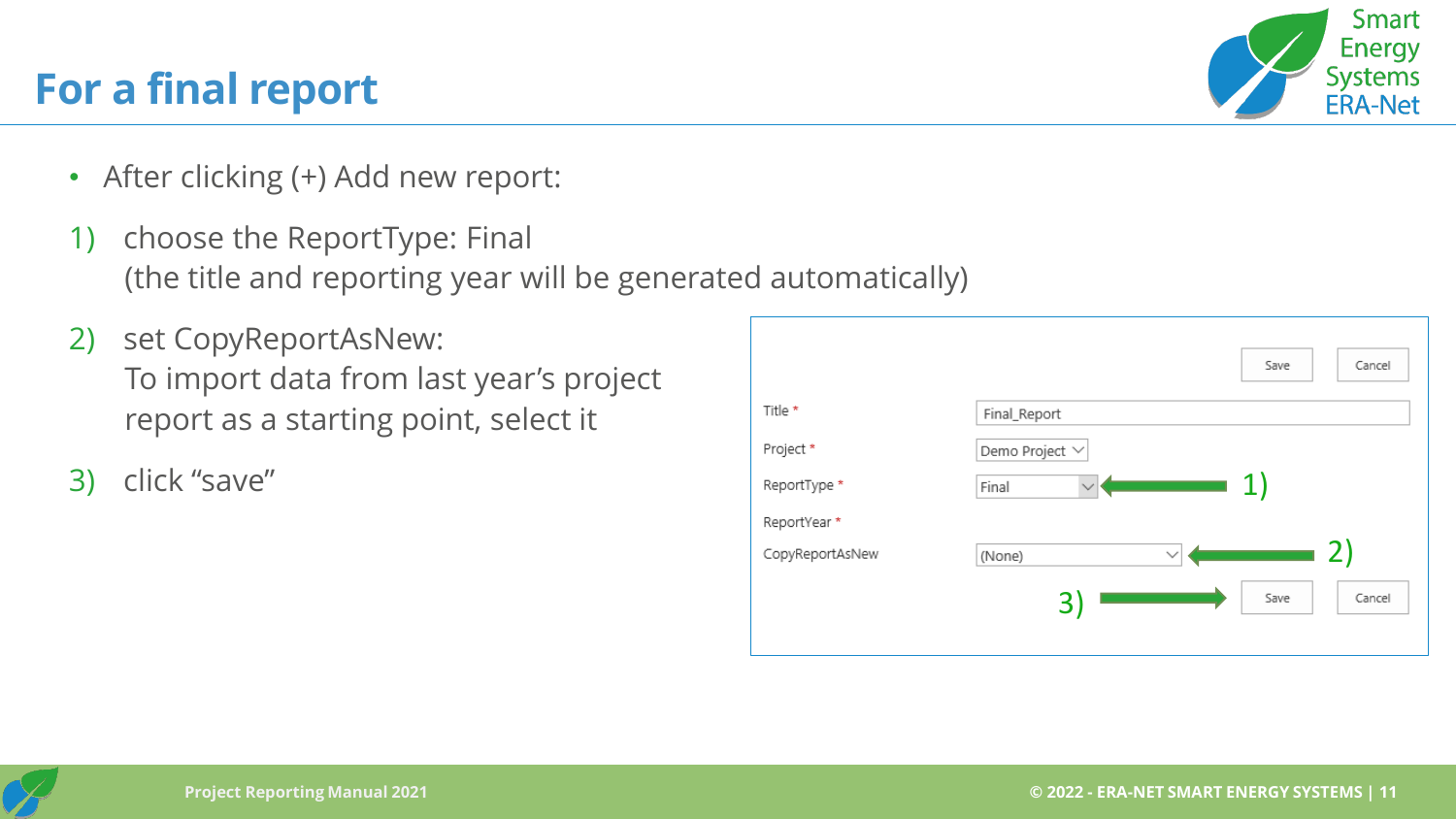#### Edit your report



- After adding a report, it is listed on the project reporting page as a Draft
- If the report is not listed immediately, refresh the project reporting page (reload or F5)
- To fill and submit the report, click on the title of your report



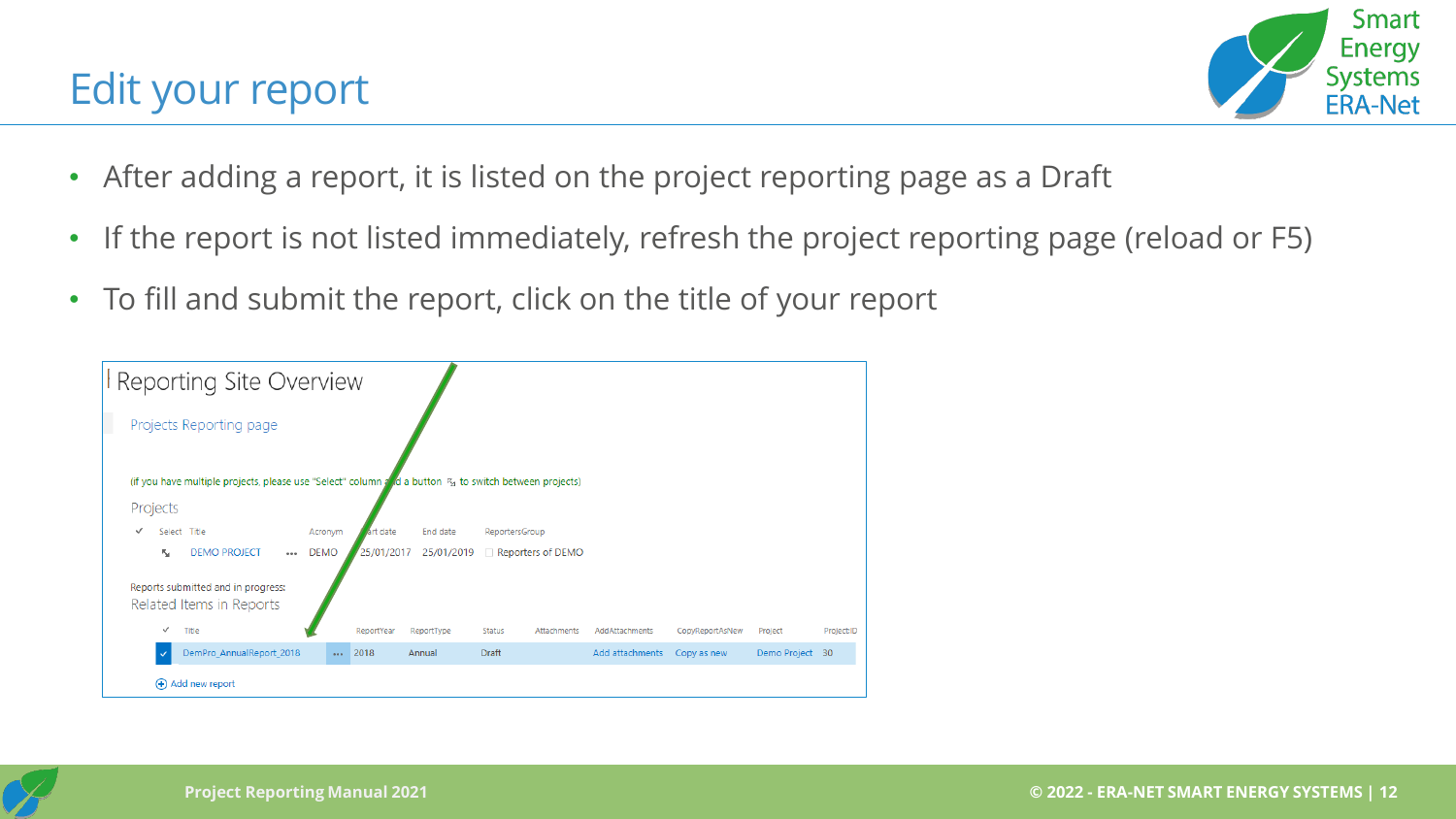#### Agree to the terms of use



- Read the information about the use of the report
- Confirm the confidentiality agreement and the report type (see picture)

For this page and all further pages:

- Don't forget to press save prior to closing your browser or tab. After saving, you can exit the report, edit and submit it later.
- All fields marked with  $*$  are mandatory fields. Proceeding to the next reporting page is not possible before adding information.

| go to Reporting Site Overview |                                                                                                                                                                                                                                                                                                                                                                                                                                                                 |
|-------------------------------|-----------------------------------------------------------------------------------------------------------------------------------------------------------------------------------------------------------------------------------------------------------------------------------------------------------------------------------------------------------------------------------------------------------------------------------------------------------------|
| Start                         | $\checkmark$<br>Next<br>Save                                                                                                                                                                                                                                                                                                                                                                                                                                    |
|                               |                                                                                                                                                                                                                                                                                                                                                                                                                                                                 |
|                               | EXPERA report: DemPro_AnnualReport_2019                                                                                                                                                                                                                                                                                                                                                                                                                         |
|                               |                                                                                                                                                                                                                                                                                                                                                                                                                                                                 |
|                               | The purpose of this report is to follow the progress of each project. The report will allow for support to the projects by giving feedback and to derive content for the knowledge community. Further, the information will be<br>Net SES initiative as a whole. To that end, parts of the report will be used for the initiative's reporting to the European Commission. Reports can be made available to your respective funding agencies as they request it. |
|                               | The different sections will be processed after your submission, either by the ERA-Net SES Call Management (section 1-2) or the Knowledge Community Management (section 1, 4-6).                                                                                                                                                                                                                                                                                 |
|                               |                                                                                                                                                                                                                                                                                                                                                                                                                                                                 |
|                               | <b>Confidentiality agreement</b>                                                                                                                                                                                                                                                                                                                                                                                                                                |
|                               | I agree that all data entered is stored in expera. Data protected by the General Data Protection Regulation (EU) 2016/679 (GDPR) will never be shared publicly without explicit consent. If there is any other information tha<br>knowledgecommunity@eranet-smartenergysystems.eu *                                                                                                                                                                             |
| O Yes                         |                                                                                                                                                                                                                                                                                                                                                                                                                                                                 |
| $\bigcirc$ No                 |                                                                                                                                                                                                                                                                                                                                                                                                                                                                 |
|                               | What type of report do you want to do? *                                                                                                                                                                                                                                                                                                                                                                                                                        |
| Change report                 | · Annual progress report                                                                                                                                                                                                                                                                                                                                                                                                                                        |
| ◯ Final report                |                                                                                                                                                                                                                                                                                                                                                                                                                                                                 |
| Reporting period *            |                                                                                                                                                                                                                                                                                                                                                                                                                                                                 |
| 2019                          |                                                                                                                                                                                                                                                                                                                                                                                                                                                                 |
|                               |                                                                                                                                                                                                                                                                                                                                                                                                                                                                 |
| Next                          | Save                                                                                                                                                                                                                                                                                                                                                                                                                                                            |
|                               |                                                                                                                                                                                                                                                                                                                                                                                                                                                                 |

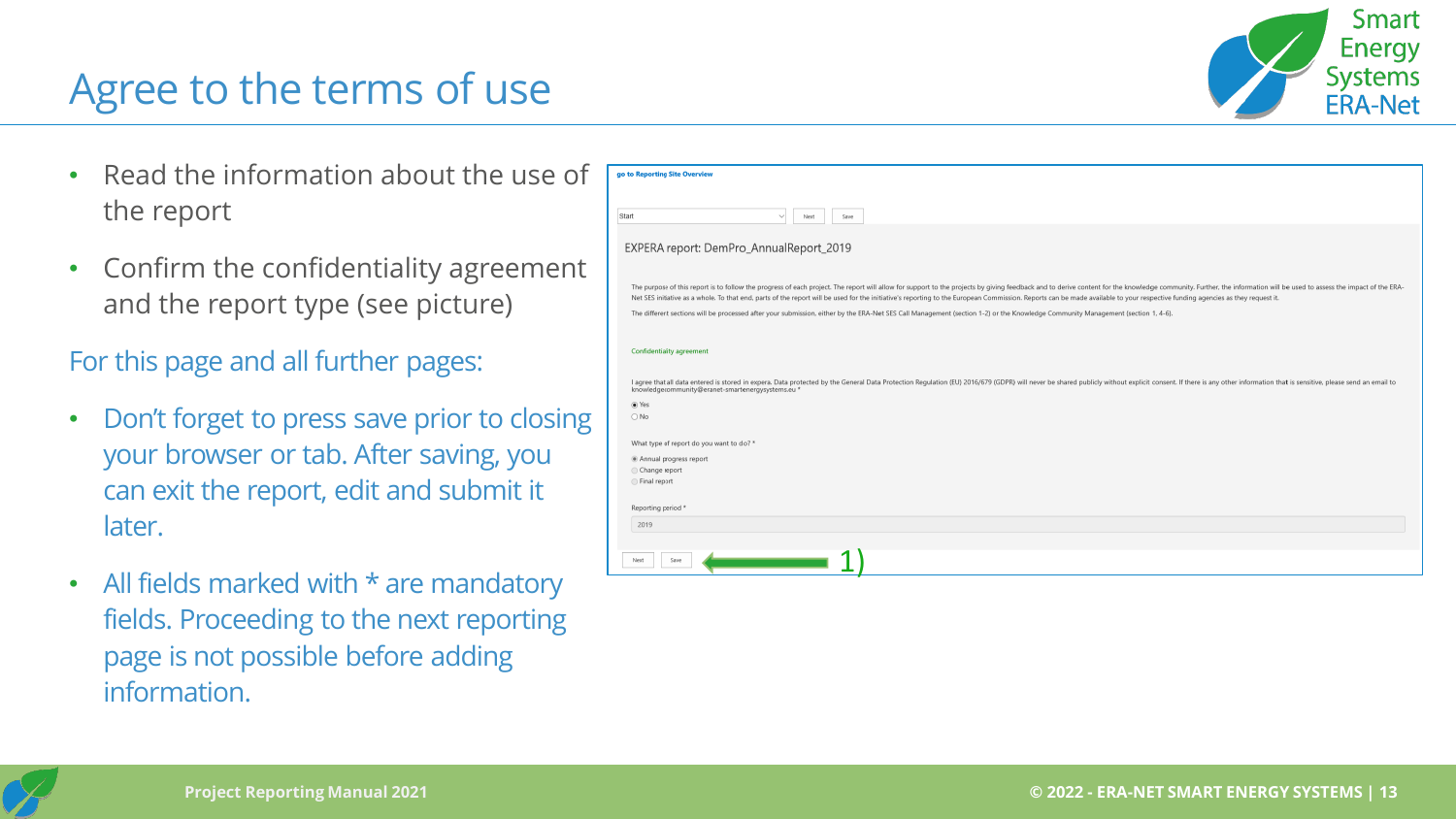

### Navigation in the reporting tool

- After completing your project information, navigate between the report pages by using the buttons
	- "**Previous**" to get to the previous page
	- "**Next**" to get to the following page
	- **Select** the section you would like to work on in the dropdown menu
- With the button "**Save**", the content can be saved and complemented in a later stage
- To get to the overview of the reporting page and existing reports, click "**go to Reporting Site Overview**" (upper left corner)



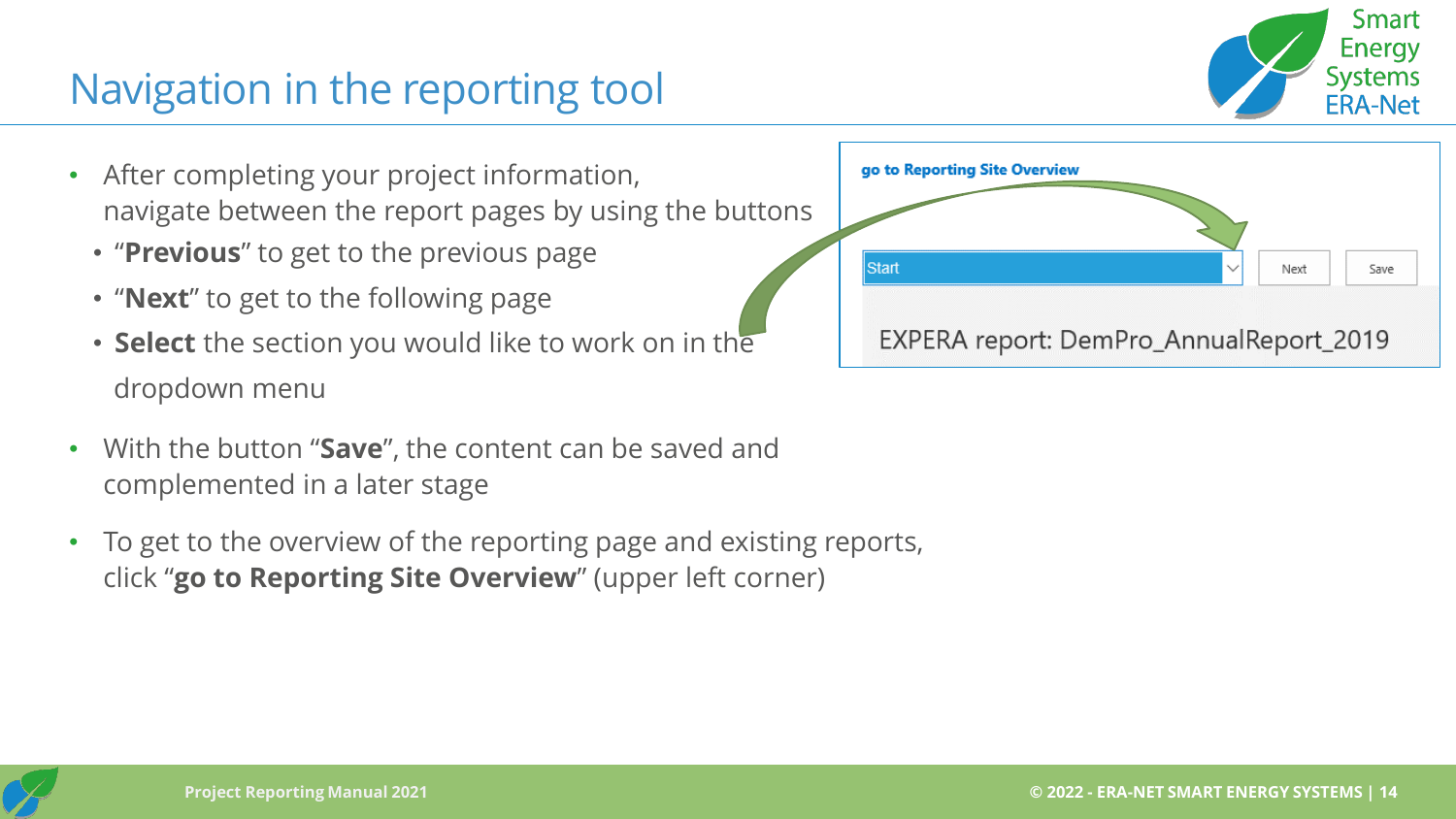#### Complement report information



The triangle next to text boxes allows to adjust its size for better overview when adding more content



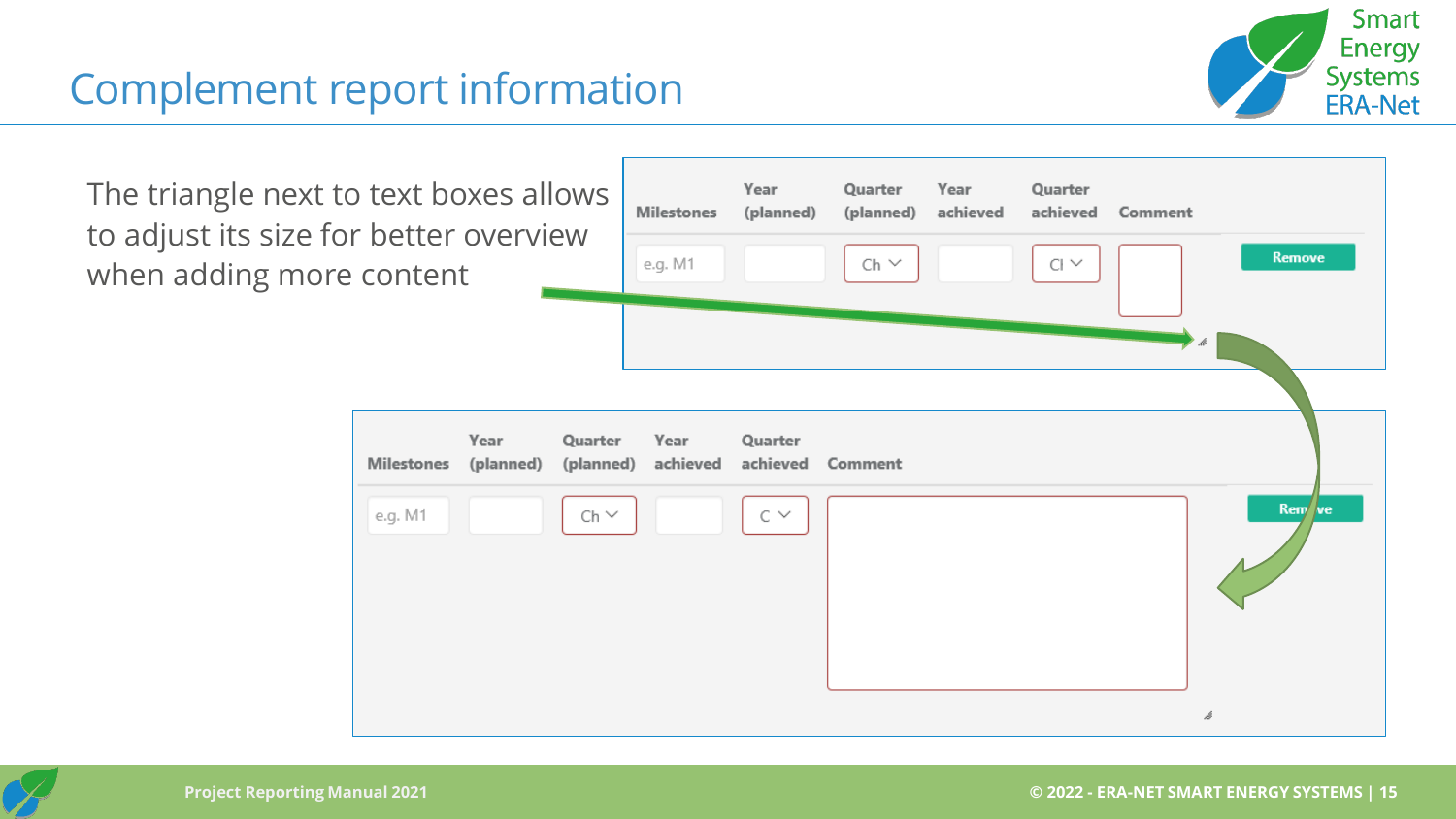## Add background documentation to a report (I)

Smart Energy Svstems

- **Please upload** all relevant public documents:
	- public deliverable(s)
	- public (final) report(s)
	- publications
	- filled project factsheet (see template for [Joint Call 2018](https://view.officeapps.live.com/op/view.aspx?src=https%3A%2F%2Fwww.eranet-smartenergysystems.eu%2Fglobal%2Fimages%2Fcms%2Fproject%2520reporting%2FFactsheets%2FERANetSES_Template_ProjectFactSheet_RegSys2018.docx&wdOrigin=BROWSELINK) and [Joint Call 2019\)](https://view.officeapps.live.com/op/view.aspx?src=https%3A%2F%2Fwww.eranet-smartenergysystems.eu%2Fglobal%2Fimages%2Fcms%2Fproject%2520reporting%2FFactsheets%2FERANetSES_ProjectFactSheet_MICall19.docx.doc&wdOrigin=BROWSELINK)
	- other relevant public documents (e.g. other dissemination reports, (peer-reviewed) papers)

#### • **For final reports additionally**:

- filled finalized project factsheet (see template for <u>Joint Call 2018</u> and <u>Joint Call 2019</u>)
- filled finalized projects' template for dissemination (see template [here\)](https://view.officeapps.live.com/op/view.aspx?src=https%3A%2F%2Fwww.eranet-smartenergysystems.eu%2Fglobal%2Fimages%2Fcms%2Fproject%2520reporting%2FERA-NetSES_FinalProjectsTemplate_blank.pptx&wdOrigin=BROWSELINK)

#### • **Please note**:

[Public documents should also be added to your project profile in the expera](https://expera.smartgridsplus.eu/Navigable%20Site%20Pages/Projects.aspx) project database

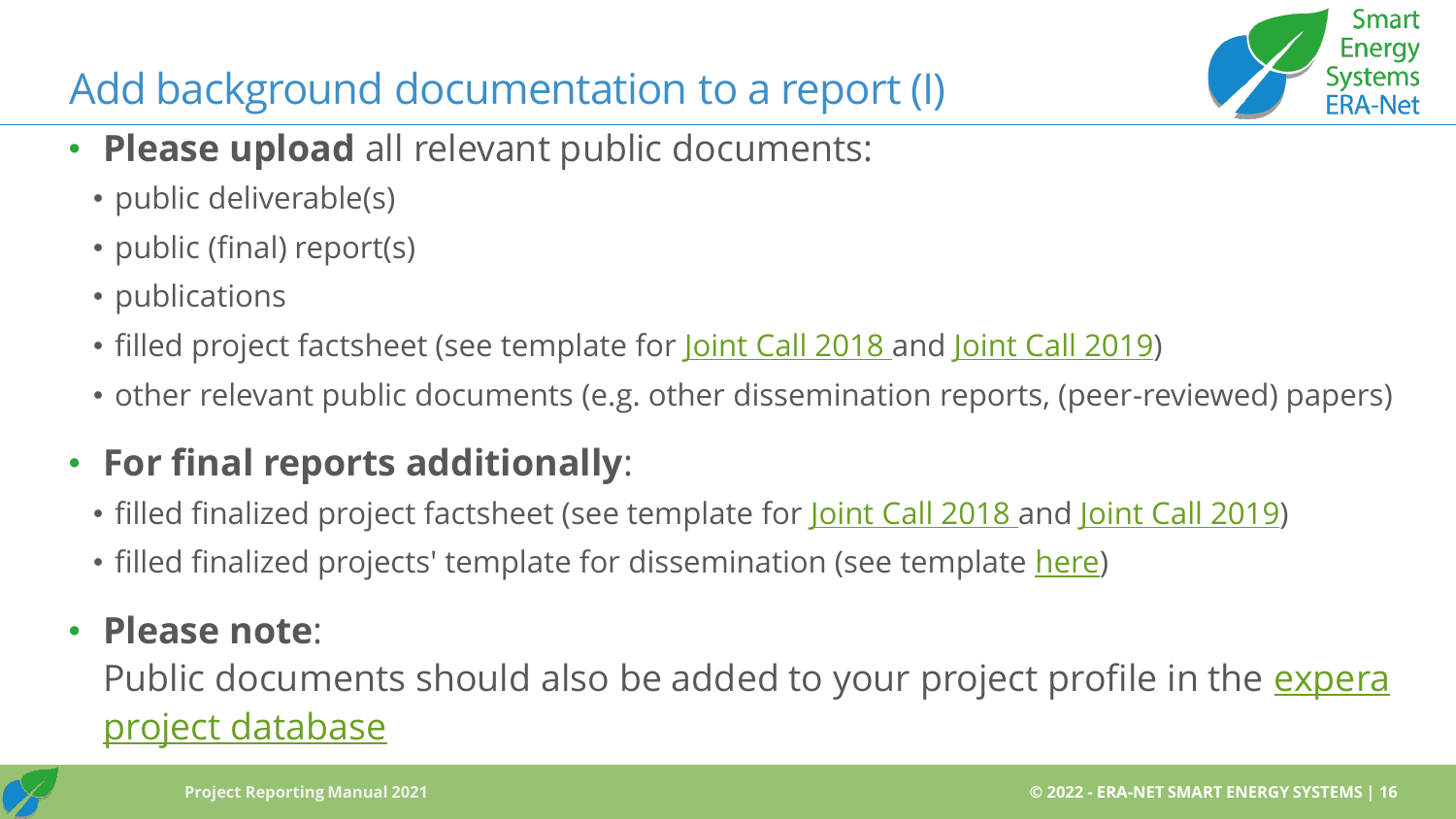### Add background documentation to a report (II)



- Click on 'add attachment' in the row of the respective report on the reporting site [\(https://expera.smartgridsplus.eu/reports](https://expera.smartgridsplus.eu/reports))
- Note: Attachments can only be added or removed before submitting the report

| <b>Smart Grids Plus</b><br><b>ERA-Net</b><br><b>Knowledge Community</b><br>expera | <b>Reporting Site</b><br>Reporting Site Overview                                                                  | Search this site                   |                                                |                                                        |  |
|-----------------------------------------------------------------------------------|-------------------------------------------------------------------------------------------------------------------|------------------------------------|------------------------------------------------|--------------------------------------------------------|--|
|                                                                                   | Projects Reporting page                                                                                           |                                    |                                                |                                                        |  |
|                                                                                   | (if you have multiple projects, please use "Select" column and a button <sup>15</sup> to switch between projects) |                                    |                                                |                                                        |  |
|                                                                                   |                                                                                                                   | Projects                           |                                                |                                                        |  |
|                                                                                   | Select Title<br>✓                                                                                                 | Start date<br>Acronym              | End date<br>ReportersGroup                     |                                                        |  |
|                                                                                   | 圈<br><b>DEMO PROJECT</b>                                                                                          | <b>DEMO</b><br>25/01/2017<br>0.0.0 | 24/01/2019<br>Reporters of DEMO                |                                                        |  |
|                                                                                   | 斥<br>Demo Project                                                                                                 | DemPro<br>$\cdots$                 | 30/04/2019 □ Reporters of DemPro<br>15/04/2016 |                                                        |  |
|                                                                                   | Reports submitted and in progress:<br>Related Items in Reports                                                    |                                    |                                                |                                                        |  |
|                                                                                   | $\checkmark$<br>Title                                                                                             | Project <sup>V</sup><br>Project:ID | ReportYear<br>ReportType                       | Ũ<br>AddAttachment<br>CopyReportAsNew<br><b>Status</b> |  |
|                                                                                   | <b>DEMO Annual</b><br>report 2016                                                                                 | 30<br>Demo<br>0.0.0<br>Project     | 2016<br>Annual                                 | <b>Draft</b><br>Add<br>Copy as new<br>attachments      |  |
|                                                                                   | (+) Add new report                                                                                                |                                    |                                                |                                                        |  |



**Project Reporting Manual 2021**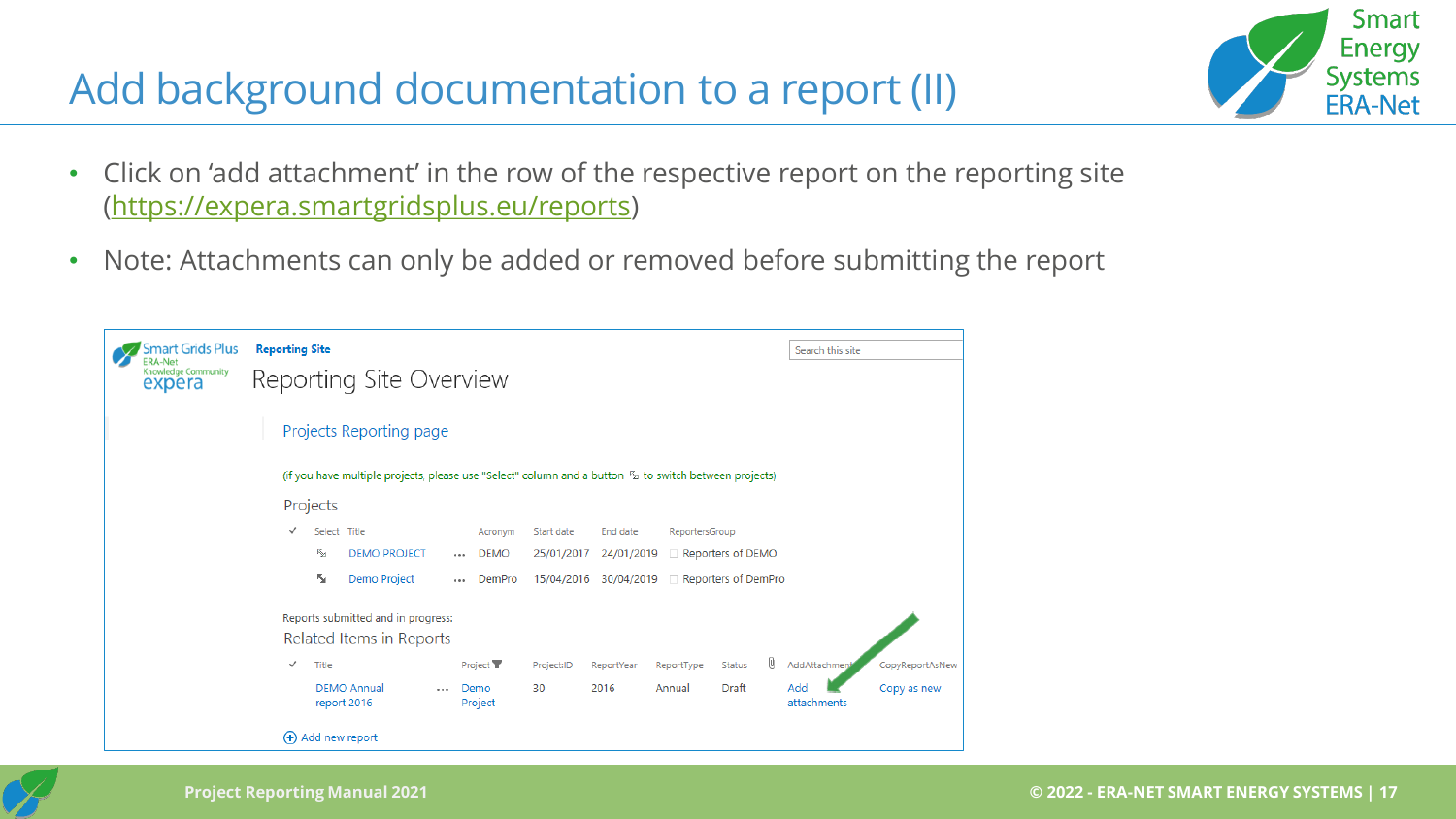### Add background documentation to a report (III)

Title<sup>\*</sup>

Attachments

 $1)$ 

- 1) Click "Attach File" in the menu
- 2) Browse for the file you would like to upload
- 3) Click "ok". The link to the uploaded document will show up on the subsequent window
- 4) Click on 'save' to add the document as attachment or 'delete' to delete the file





Smart

**Energy Systems ERA-Net**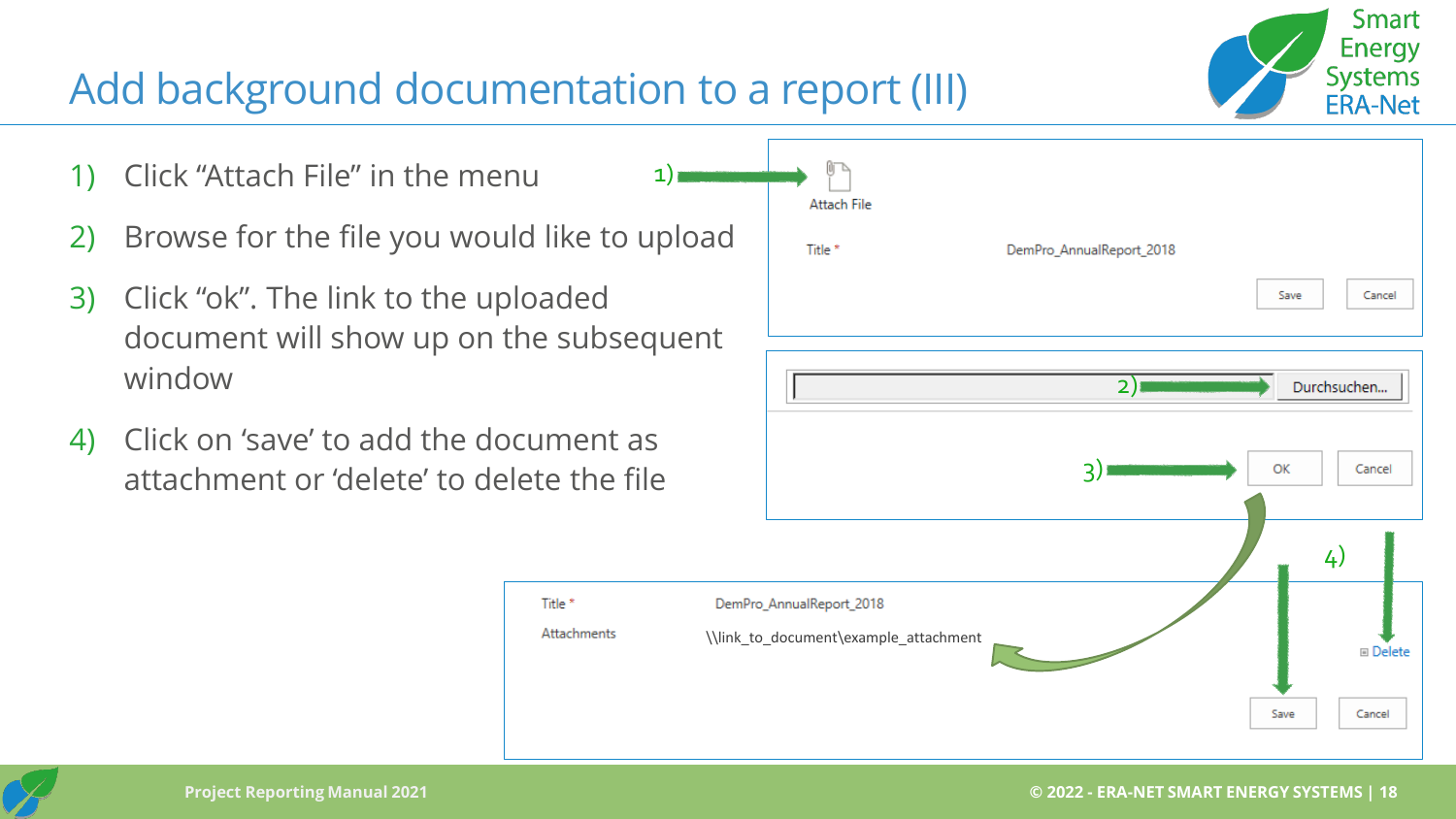### Add background documentation to a report (IV)



- View uploaded documents under 'add attachments'
- Upload further documents by repeating the previous steps

| Reporting Site Overview                                                                                                                         |                              |                  |                             |            |  |
|-------------------------------------------------------------------------------------------------------------------------------------------------|------------------------------|------------------|-----------------------------|------------|--|
| Projects Reporting page                                                                                                                         |                              |                  |                             |            |  |
| (if you have multiple projects, please use "Select" column and a button "in to switch between projects)<br>Projects                             |                              |                  |                             |            |  |
| Select Acronym<br>Title<br>Start date<br>End date<br>ReportersGroup<br>к,<br>DemPro<br>Demo Project 15/04/2016 30/04/2019 □ Reporters of DemPro |                              |                  |                             |            |  |
| Reports submitted and in progress:<br>Related Items in Reports                                                                                  |                              |                  |                             |            |  |
| Title<br>✓<br>ReportYear<br>ReportType                                                                                                          | Attachments<br><b>Status</b> | AddAttachr       | CopyReportAsNew<br>Project  | Project:ID |  |
| 2018<br>DemPro_AnnualReport_2018<br>Annual<br>                                                                                                  | OJ<br>Submitted              | View attachments | Demo Project<br>Copy as new | 30         |  |
| Add new report                                                                                                                                  |                              |                  |                             |            |  |

• **Please note**:

Public documents should also be added to your project profile in the expera project database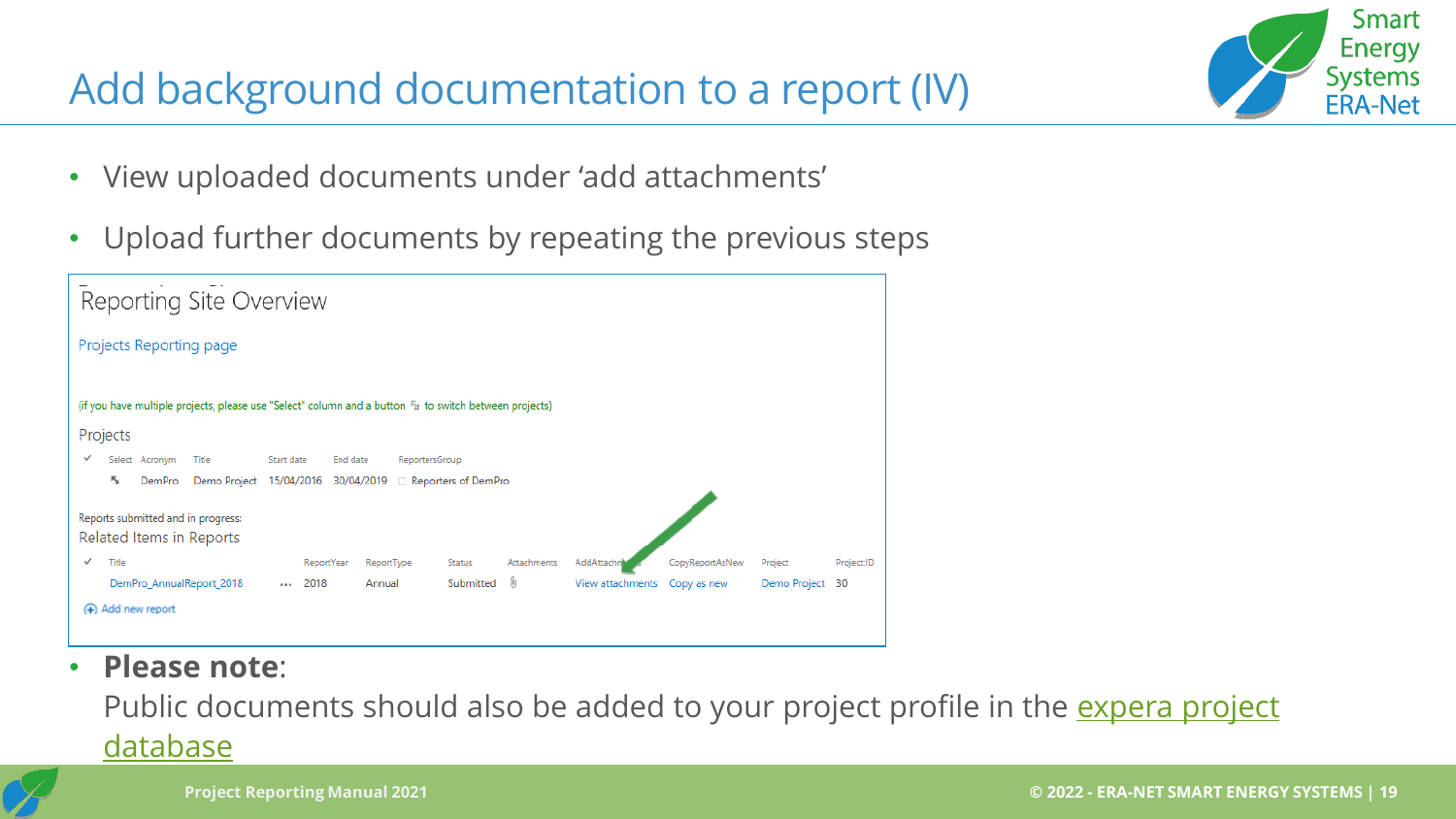#### Preview, print and submit the report



3)

- 1) Once the report has been completed, it must be submitted and confirmed. To do so, click "preview and submit" on the last reporting page
- 2) Click "print" to preview and print a PDF or paper copy of the report prior to submission
- 3) Click "submit (report becomes read-only, attachments cannot be uploaded anymore)" to submit the report. After clicking this button, you cannot adjust the report nor its attachments anymore.

| Previous<br>Preview and submit<br>Save | Your report is now ready to be submitted!<br>No, it is not ready, I want to fix some things<br>Go back to report editing     |                |  |
|----------------------------------------|------------------------------------------------------------------------------------------------------------------------------|----------------|--|
|                                        | Yes, it is done, I want to submit final version<br>Submit (report becomes read-only, attachments cannot be uploaded anymore) | <b>A</b> Print |  |
|                                        |                                                                                                                              |                |  |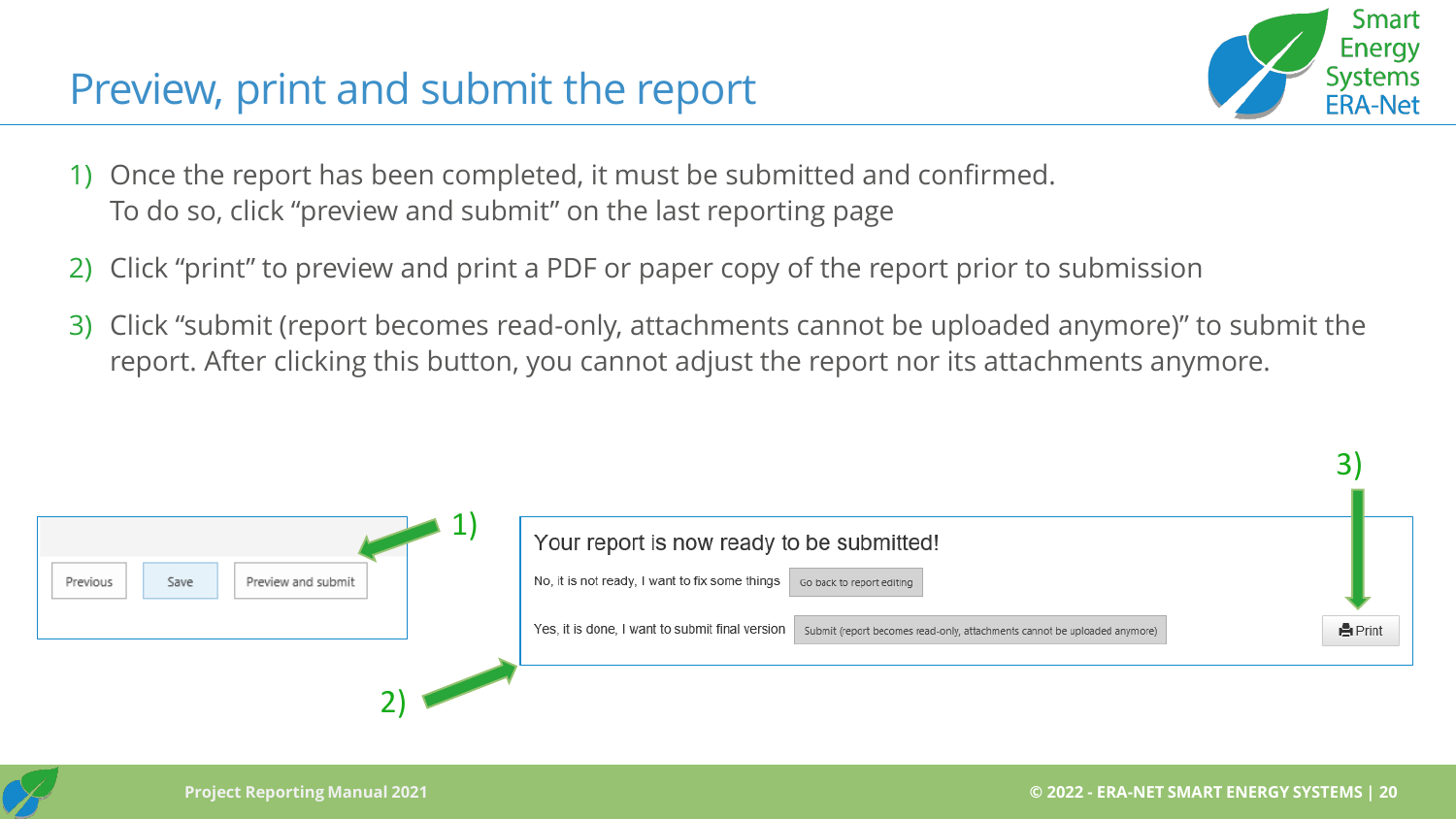

2)

**A** Print

After submitting your report, a PDF version can be downloaded.

- 1) Click on the title to open your submitted report on the reporting page
- 2) Scroll to the bottom of the report and click "print"

|    | Projects Reporting page                                                                                             |                                                                                             |
|----|---------------------------------------------------------------------------------------------------------------------|---------------------------------------------------------------------------------------------|
|    | (if you have multiple projects, please use "Select" column and a button $\frac{m}{2}$ to switch between projects)   |                                                                                             |
|    | Projects                                                                                                            |                                                                                             |
|    | End date<br>Select Title<br>Start date<br>ReportersGroup<br>$\checkmark$<br>Acronym                                 |                                                                                             |
|    | 5.<br>Demo Project<br>15/04/2016<br>30/04/2019 □ Reporters of DemPro<br>DemPro                                      | order to boost uptake of your project results and solutions (you may choose more than one): |
|    |                                                                                                                     | on living labs here: https://enoll.org/about-us/)                                           |
|    | Reports submitted and in progress:<br>Related Items in Reports                                                      |                                                                                             |
| 1) | Project <sup></sup><br>$\checkmark$<br>Title<br>Status<br>CopyReportAsNew<br>Project:ID<br>ReportYear<br>ReportType |                                                                                             |
|    | DEMO Annual report 2016<br>Demo Project 30<br>2016<br>Submitted Copy as new<br>Annual                               |                                                                                             |
|    | <u>of our project is not interested in any or the membried activities</u>                                           |                                                                                             |
|    |                                                                                                                     |                                                                                             |
|    |                                                                                                                     |                                                                                             |
|    |                                                                                                                     |                                                                                             |
|    |                                                                                                                     |                                                                                             |

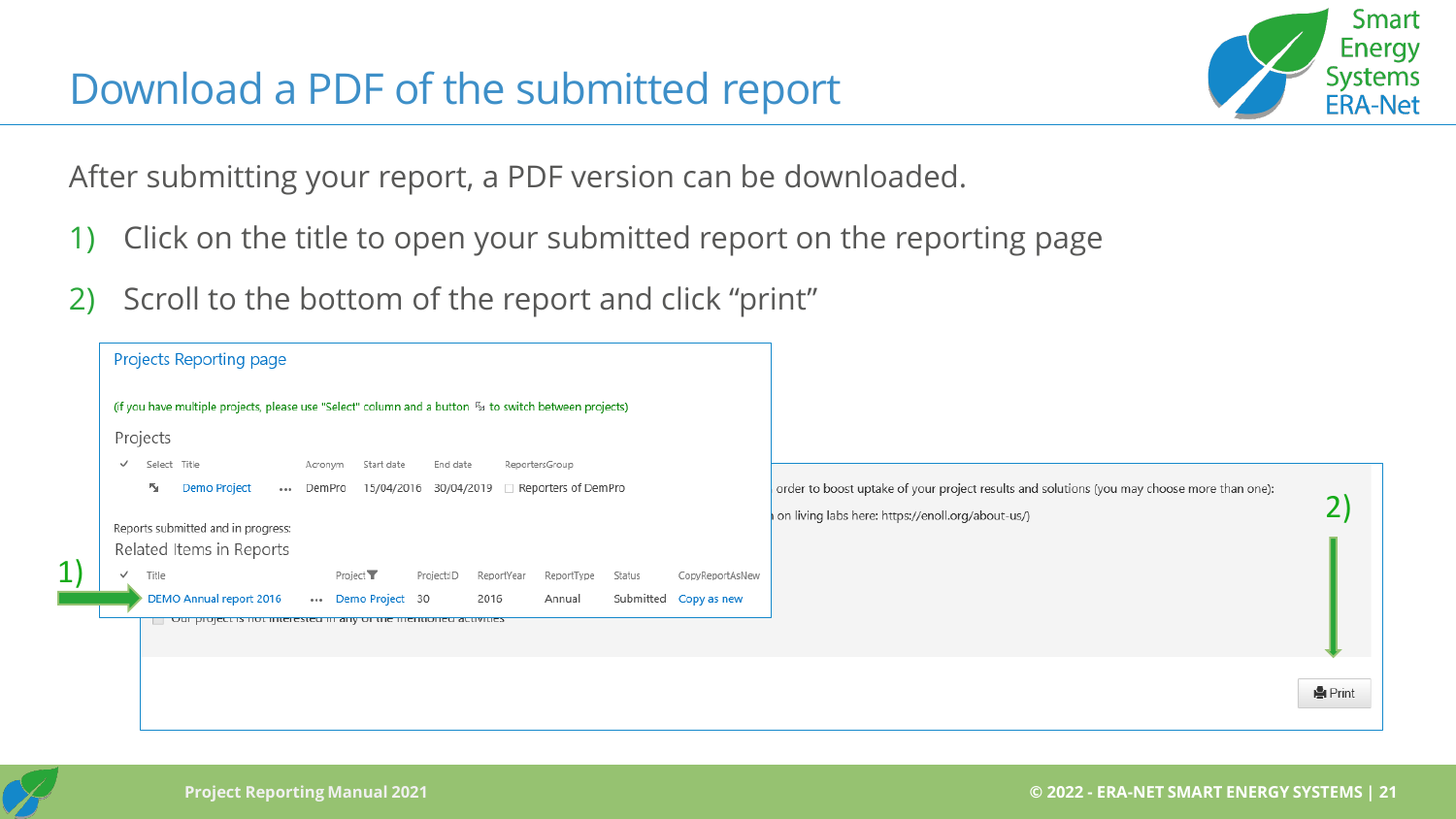

If you have technical questions or questions regarding sections 3-7 in the reporting, please contact

Support Team of ERA-Net Smart Energy Systems: Contact: Katharina Reffel and Alisa Utz E-mail: knowledgecommunity[at]eranet-smartenergysystems.eu

If you have questions regarding sections 1-2 in the reporting, please contact:

Call Management of ERA-Net Smart Energy Systems: Contact: Nordic Energy Research E-mail: callmanagement[at]eranet-smartenergysystems.eu